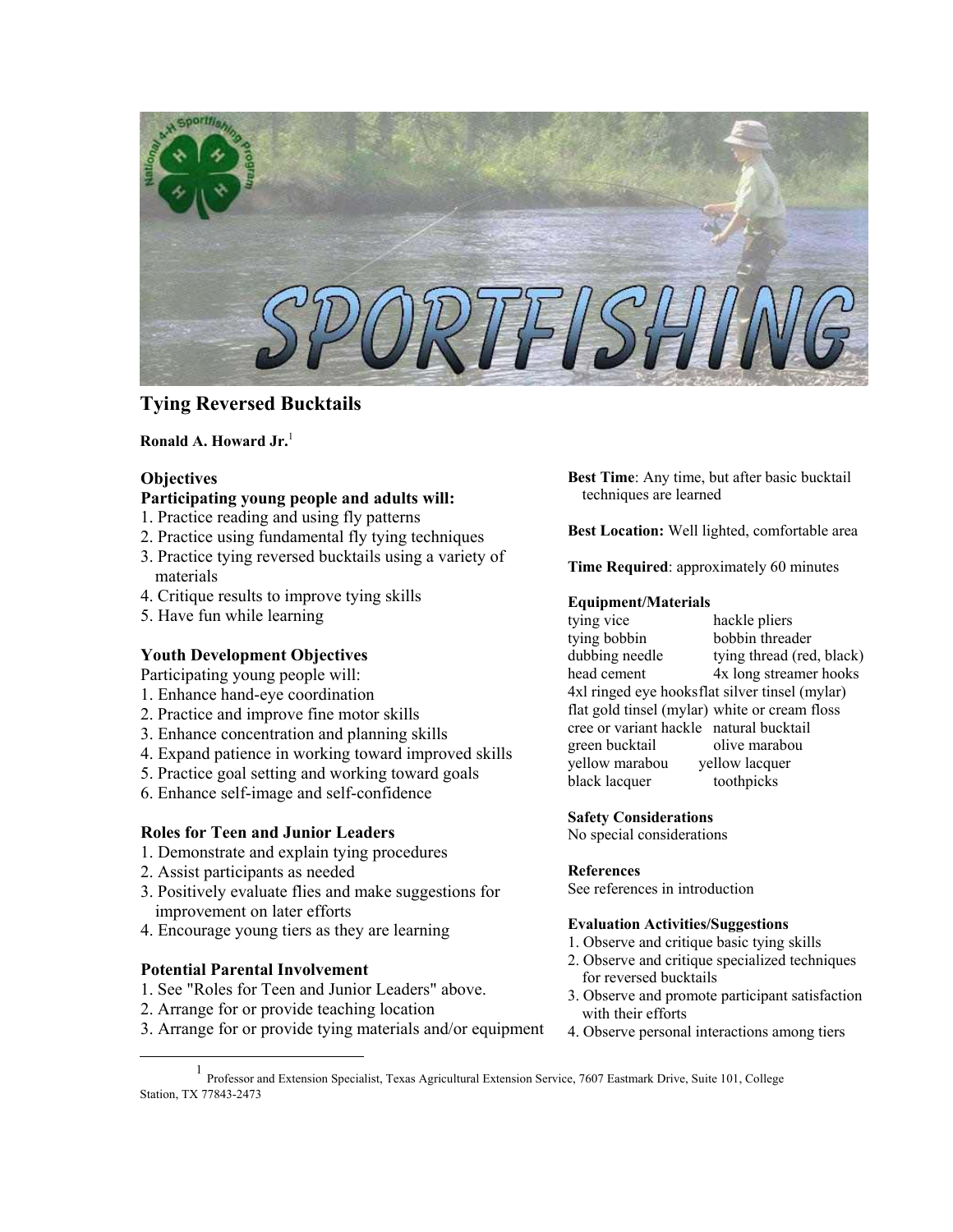- 4. Arrange for or provide transportation
- 5. Arrange for or provide refreshments.
- 6. Discuss personal experience in fishing these patterns.

#### **Lesson Outline**

### **Presentation**

- I. Reversed bucktails
	- A. Origin with "Thunder Creek" series
		- 1. Keith Fulsher, originator
		- 2. Attempt at "exact" imitation
		- a. Slim minnow shape
		- b. Minnow-like head
			- 1) Lacquered hair or marabou heads
		- 2) Lacquer eyes
	- B. Fishing advantages
		- 1. Sink readily
		- 2. Excellent imitator patterns
		- 3. Fly fishers answer to the jig
- II. Tying a Thunder Creek Silver Shiner

A. Pattern

- 1. Hook: # 8 4 x long streamer a. Ringed eye hook preferred
- b. 4x long adequate
- 2. Thread: 6/0 red
- 3. Body: silver mylar tinsel, double wound
- 4. Bottom wing: white bucktail
- 5. Top wing: pale brown natural bucktail
- 6. Collar: red tying thread
- 7. Head: lacquered bucktail, several coats
- 8. Eyes: yellow lacquer, black lacquer
- pupil

9. Overcoat: clear lacquer or epoxy

- B. Tying procedure
	- 1. Apply a double wound tinsel body
		- a. Leave extra shoulder length
		- b. Approximately 1/2 inch for this size
	- 2. Tie in the upper wing
		- a. Leave extra length for the head
		- b. Bind natural brown bucktail down
			- 1) Natural ends extending over eye
			- 2) Long enough to reach beyond tail
			- 3) Permit hair to roll slightly
			- a) Cover top and sides of head
		- b) Bind down securely
	- 3. Turn hook over in vise
	- 4. Tie in the lower wing
		- a. Similar process to upper wing
	- b. Keep colors separate
	- c. Fill in remainder of head area
	- 5. Fold belly wing back
	- a. Tie down at gill area
- b. Make sure coverage adequate

#### **Application**

In the early 1960's New York banker, Keith Fulsher, developed the Thunder Creek series of bucktail patterns in an effort to dress imitations that closely mimicked forage fishes. **NOTE** that the patterns have a silhouette that closely represents minnows.

DISCUSS the advantages of these patterns.

**PASS** out the materials for the pattern as the pattern is being discussed. Have each participant clamp a hook in a vise and load a bobbin with scarlet tying thread. **USE** ringed eye hooks if they are available. Size 8 4x long hooks are a good compromise between utility and ease of tying.

**DEMONSTRATE** the process of tying the tinsel body and preparing to attach the upper wing.

**STRESS** the use of fine hair from the tip of the tail to produce a better fly. **EMPHASIZE** the need to leave a bit of extra space at the head. **DEMONSTRATE** measuring and tying in the upper wing. **STRESS** using enough material to cover the sides and top of the head when the hair is reversed. Have participants repeat the process if necessary to get a head they can manage.

**NOTE** that turning the hook in the vise makes it easier to tie in the belly or lower wing materials.

**OBSERVE** the participants as they tie the lower wing in place, stressing the importance of keeping the materials separate.

While the hook is upside down in the vice, **DEMONSTRATE** folding the hair of the lower wing to cover the throat and form the lower body , pulling it back firmly and surrounding the throat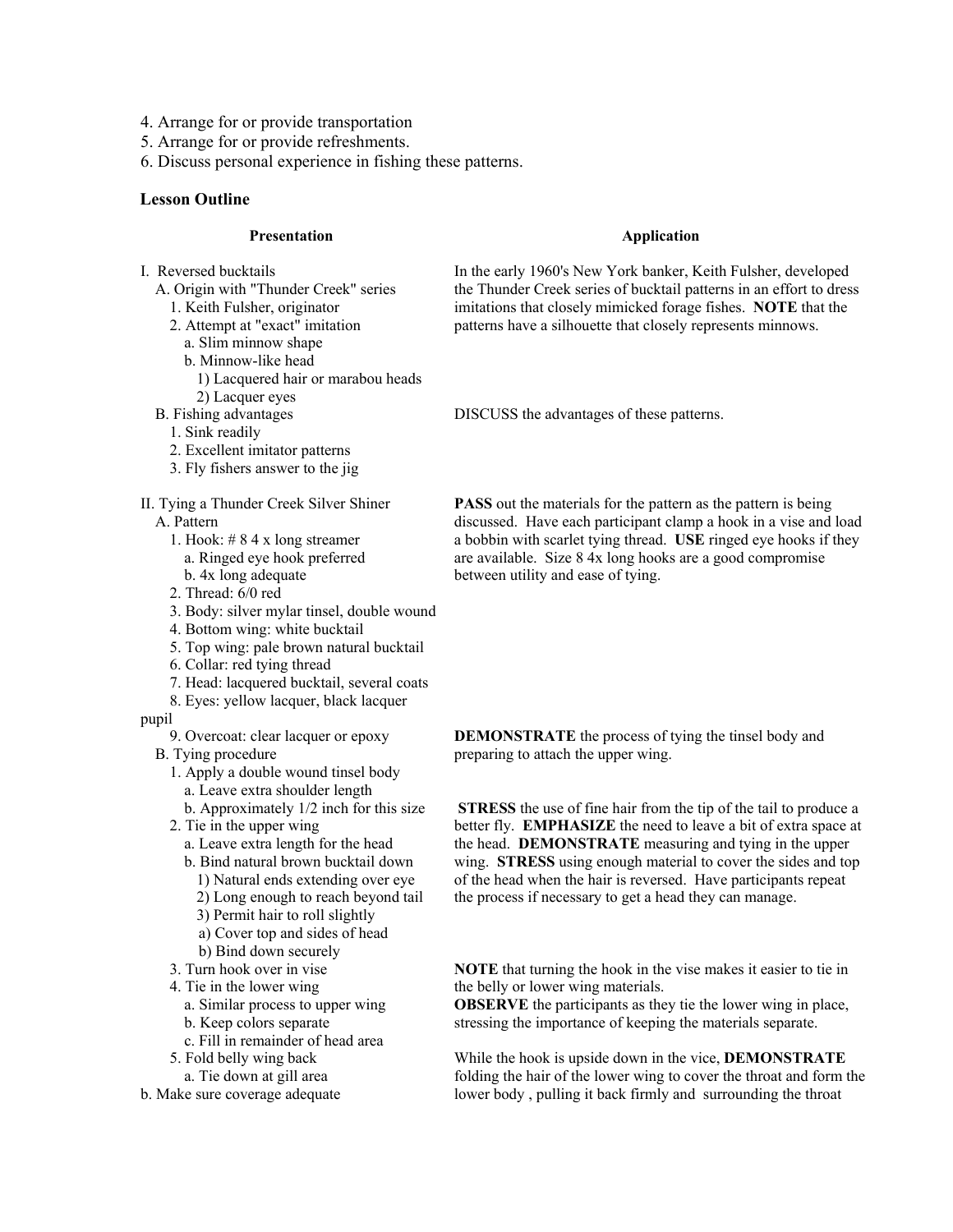- 1) Lower sides of head
- 2) Throat and chin area
- 6. Fold back upper wing
	- a. Tie down at gill area
	- b. Cover remainder of head
		- 1) Both sides of head
		- 2) Top of head
	- 3) Tie off at gill area
- 7. Whip finish gill tie-down
	- a. Trim end of tying thread.
	- b. Seal with a drop of head cement
- 8. Finishing the head
	- a. Saturate the head with fixative
	- b. Three to five coats of head cement
	- c. One or two layers of clear epoxy
- 9. Apply an eye to each side of the head
	- a. White, yellow or red lacquer iris
		- 1) Toothpick or paint pen
	- 2) Experiment for effectiveness
	- b. Black or red and black pupil
	- c. Allow to dry completely
	- d. Cover with head cement or epoxy

III. Tying a reversed olive marabou

- A. Pattern
	- 1. Hook: #12-6 4x long ringed eye
	- 2. Thread: scarlet 6/0
	- 3. Body: Silver mylar tinsel
	- 4. Top wing: medium olive marabou
	- 5. Bottom wing: yellow marabou
	- 6. Collar: scarlet tying thread
	- 7. Head: lacquer or epoxy over head
	- 8. Eyes: yellow, black pupil, epoxy over
- B. Tying instructions
	- 1. Attach and wind a silver tinsel body
		- a. Leave extra length at the shoulder
	- b. Tie off with several turns of thread
	- 2. Tie in yellow marabou for the belly
		- a. Turn hook upside down in the vice
		- b. Bind down marabou at the throat
		- c. Trim butt of marabou cleanly
		- d. Wind thread to back of eye
	- 3. Tie in olive marabou, back and sides a. Must cover sides and top of head
		- b. Wind back to tie down area and trim
	- 4. Reverse the olive marabou and tie down
	- a. Cover top and sides of head b. Tie down at gill area
	- 5. Reverse yellow marabou and tie down a. Cover bottom of throat and belly b. Tie down in gill area
		-
	- 6. Wind, whip finish red band at gill area

and lower sides of the head. **TIE** the hair down with several turns of red thread at the back of the head. **NOTE** that the thread simulates the flash of gills. **REPEAT** the procedure with the upper wing, allowing it to form the sides and top of the head. **EMPHASIZE** that the tie down area should be neat and compact.

**DEMONSTRATE** applying a whip finish to the gill area.

Using flies in various stages of completion, **DEMONSTRATE**, coating the head with either head cement or epoxy, applying painted eyes, and sealing the head to prevent damaging the eyes.

**PASS** out the materials for the fly while **DISCUSSING** their use in this pattern.

**DEMONSTRATE** attaching and winding the body while discussing the process.

**DEMONSTRATE** measuring and attaching the yellow marabou belly. **STRESS** the importance of developing a smooth and slightly raised head area that will be covered by the winging materials when they are folded back. **NOTE** that the wing material should be spread over the head base to allow for about a to 2 coverage of the head when the belly material is pulled back into place.

**TURN** the hook right side up in the vice and **REPEAT** the demonstration with the olive marabou back material. **NOTE** that the back and sides of the streamer must be covered by this material, so it must be distributed evenly around the sides and top of the head area.

**DEMONSTRATE** pulling the back and side materials backward and tying them in place at the "gill" area on the fly. **TRY** to slick back any loose fibers to eliminate as much fuzziness as possible from the head. **DEMONSTRATE** making any required adjustments before completing the tie down.

Once all the materials have been distributed evenly, **DEMONSTRATE** tying a thin "gill" at the base of the head.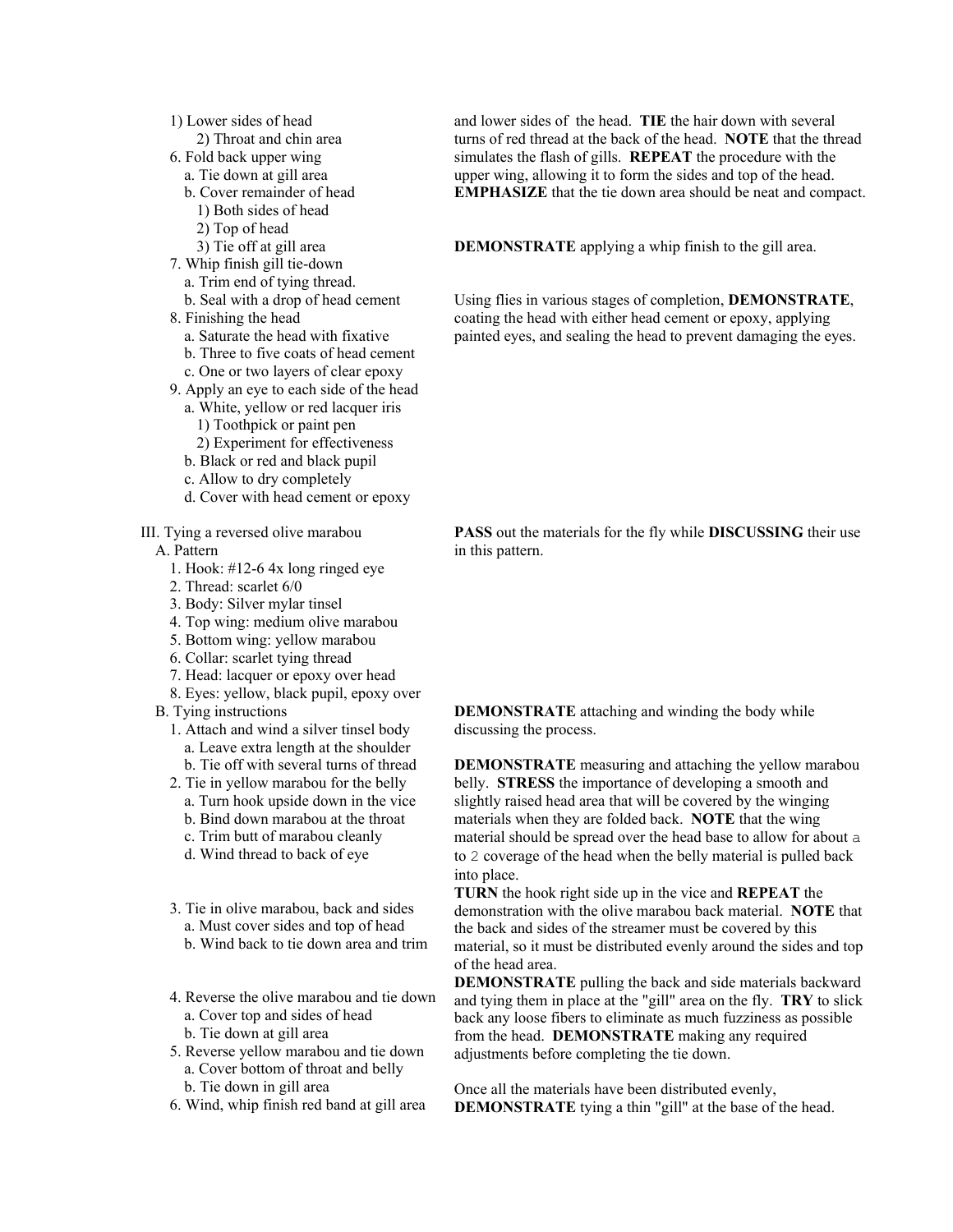- 7. Apply head cement to gill and head area
	- a. Saturate the fibers thoroughly
	- b. Smooth fibers back to form head
	- c. Allow several coats to dry
- 8. Paint large eyes on the sides of the head a. Yellow iris
	- b. Black or red pupil
	- c. Allow to dry thoroughly
- 9. Coat entire head with head cement
- IV. Additional patterns
	- A. "Thunder Creek" patterns
		- 1. Bates, *Streamer Fly Tying and Fishing* 2. Other pattern sources
	- B. Adaptations of other patterns
		- 1. Black-nosed dace
			- a. White belly
			- b. Brown back
			- c. Black stripes
		- 2. Emerald shiner
			- a. White belly
			- b. Green back
			- c. White iris, red dot, black pupil
		- 3. Golden shiner
			- a. Yellow or amber belly
			- b. Green back
			- c. Yellow iris, black eye
		- 4. Steel-color shiner
			- a. Pale blue back
			- b. White belly
			- c. Silver body
			- d. White iris with red and black eye
		- 5. Smelt
			- a. Belly white
			- b. Back green over blue
			- c. Eye: white iris and black pupil
		- 6. Menhaden
			- a. White belly
			- b. Silver tinsel marabou
			- c. Yellow upper flank
		- d. Pale blue back
		- e. Large silver prismatic eye
	- C. Personal designs
		- 1. Local forage fish
		- 2. Colors that work well

Use several nearly completed flies to **DEMONSTRATE** the processes required in forming the hard, shiny head and pronounced eyes of the flies. **STRESS** the importance of allowing each coat of head cement to dry thoroughly before applying the next layer. **NOTE** that 3 to 5 coats of cement may be required before the head is properly completed.

**USE** a toothpick, nail or large dubbing needle to apply enamel eyespots on the sides of the head. For this pattern, my experience is that a yellow and black or yellow, red and black eye is most effective.

**COMPLETE** the fly by applying a final layer of head cement over the entire head. **NOTE** that this protects the eyes from abrasion and wear and makes them more shiny and prominent.

**SHARE** some of the remaining patterns commonly tied in this series, noting that Bate's book (see *References*) lists them.

**DISCUSS** some of the modification of these patterns that can be used to simulate other types of baitfishes.

**NOTE** that this approach is also useful for many saltwater fishes.

**ENCOURAGE** young people to try designs of their own and to **TEST** them in their local waters.

#### **Summary Activity**

Review the flies tied by the participants being positively critical of their technique and proportion. Be sure that all criticism is lodged in a sandwich of support and praise for elements that have been done well, and remember that fish are generally much less discriminating than are fly tying critics. If time and energies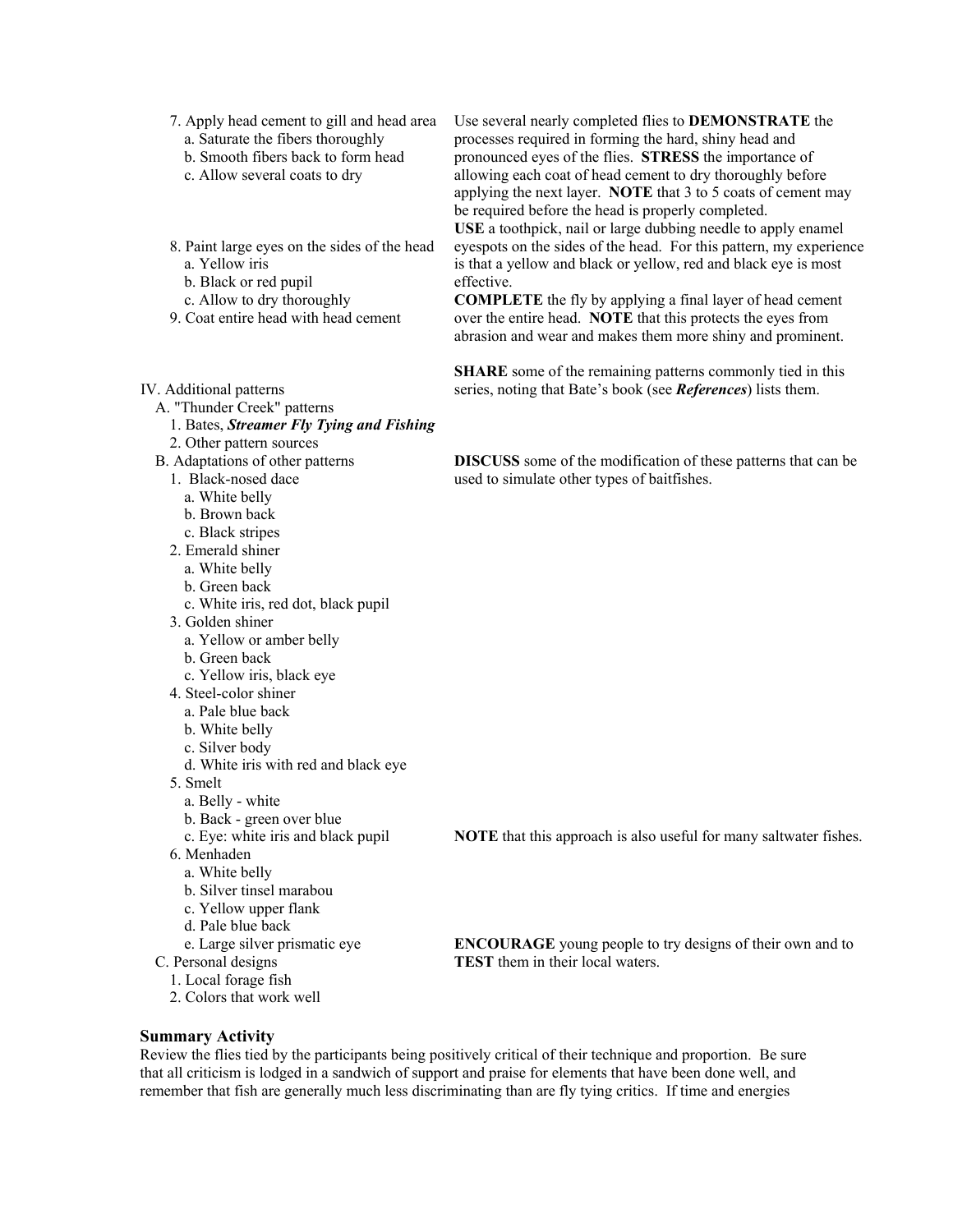permit, discuss strategies for fishing these patterns and/or personal experiences with them. The ideal capstone is to get the kids on a local body of water and let them fish with the flies they tied.

#### **Lesson Narrative Origins**

The origins of reverse-tied bucktails are lost in antiquity. Some early flies have been found that demonstrate the technique, even adding eyes of bone or ivory to the pattern. While relatively crude, the flies doubtless caught the fish for which they were intended. The modern technique seems to have been developed or expanded greatly by a New York banker and fly fisher, Keith Fulsher, whose Thunder Creek patterns of "exact" minnow imitations were developed in the 1960s. A reverse-tied bucktail presents a slim, minnow-like appearance that can be extremely effective in catching fish. In addition, the head, saturated with head cement and denser than the rest of the body, tends to act somewhat like a jig head,, although the sink rate is much lower than that of lead eyed or lead headed flies. The lacquered hair or marabou heads are complimented by lacquer eyes, which add significantly to the effectiveness of the flies.

These patterns are tied in reversed fashion. That is, the wing material is tied on at the head or throat end of the fly before being pulled back and tied down at the gill area to form a smooth head. Slightly tricky at first, the technique becomes much easier with practice. If a weighted version is desired, the tier could combine the brass or lead eyes used in Clouser-type bucktails with the reversed tying style. Simply tie in the eyes before the remainder of the fly is tied and allow less material for forming the underbody for the head. As with the Clouser patterns, these deep versions should be tied with the hooks reversed or pointing upward to reduce the number of snags encountered.

#### **Tying a Thunder Creek Silver Shiner**

The Thunder Creek Silver Shiner is tied with natural brown and white bucktail and a silver tinsel body. A size 8 streamer hook (4X to 6X long) with a ringed eye is preferred for this pattern, but down eye hooks can be used effectively. For sucker imitations, the down eye hook helps to create a sucker-like profile. If desired, you may use black or brown tying thread until you are ready to tie down the head at the gill area, but most tiers avoid the bother of switching threads by using red tying thread throughout. Head cement and both yellow and black lacquer complete the required materials. The pattern follows.

Hook: #12-6 4x long, ringed eye Thread: scarlet or red 6/0 Body: flat silver tinsel Bottom wing: white bucktail Top wing: fine brown bucktail Collar: scarlet tying thread band, lacquered Head: wing materials smoothed back and lacquered Eyes: yellow lacquer iris, black lacquer pupil, epoxy over all

Start by placing the hook in the vise and attaching the thread near the shoulder area. Leave a little extra room at the shoulder to allow for the longer head. Apply a double wound tinsel body, leaving about d inch of hook shank from the body to the back of the eye. Clip a small amount of natural bucktail and even the natural tips of the hairs slightly. Carefully measure the length that is required to fold the hair back over the body from the front of the head, and leave slightly more material. Holding the materials in place with the natural tips out over the eye of the hook, bind the hair in place. Keeping the materials on the top and sides of the hook, bind the material tightly in place to the eye of the hook. Trim the butt ends of the hair at an angle to allow for a smooth tie-down area. Rotate the hook in the vise so the belly area is upward, and repeat the process with the white belly materials. The belly materials should be slightly more sparse than the back materials. This permits the fly to ride upright naturally, and it presents a very effective image of a brown-backed baitfish.

Once the materials have been tied down, carry the thread back to the gill area. Pull the white belly hair back and bind it in place at the gill area, arranging the head materials so they cover about a of the head along the bottom and lower sides. Then rotate the hook so it is upright, and repeat the process with the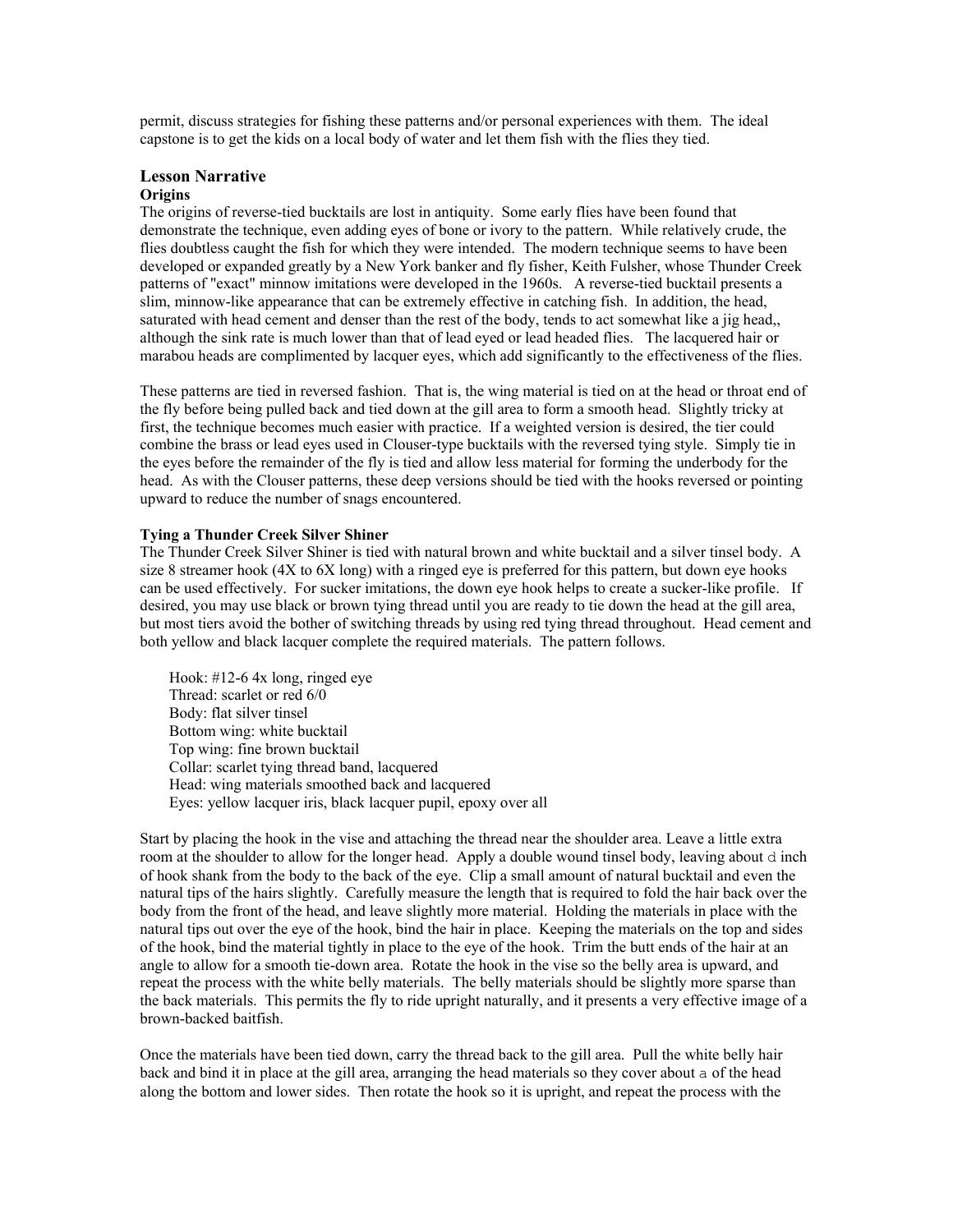brown back and side materials. Wrap several turns of red thread around the gill area to form a thin, red band, and whip finish the thread in this location.

Next, saturate the head and gill tie-down with head cement. Set the fly aside to dry completely. Repeat this saturation and drying process several times (usually 3-5 repetitions is required) until the head is hard and smooth. Once this is achieved, use a toothpick, small nail or large dubbing needle to place a dot of yellow lacquer on each side of the head. When it is dry, add a tiny drop of black lacquer to form the pupil. Let the eyes dry completely before give the head a final coat or two of head cement to protect the eyes from wear and to make them appear more life-like. Epoxy over the head makes it tough and durable.

#### **Tying a Reversed Olive Marabou**

The reversed olive marabou requires silver mylar tinsel, medium olive marabou, yellow marabou, red tying thread, head cement or clear epoxy, yellow enamel and black enamel. A 4x to 6x long streamer hook in size 8 is an excellent compromise between tying ease and fish catching ability for most species. Larger or smaller hooks can be used, even for large fishes. Simply adjust the size to the size of the baitfish being suggested. While having the hook bend about 1/2 of the length of the wing is most common, having the wings about the length of the hook is often most effective as a fish catcher. The pattern follows.

Hook: #12-6 4x long ringed eye streamer Thread: scarlet 6/0 Body: silver mylar tinsel Bottom wing: yellow marabou Top wing: medium olive marabou Collar: tying thread, lacquered Head: wing materials lacquered until smooth and hard Eyes: yellow lacquer iris, black lacquer pupil, epoxy overcoat

Start tying the streamer by applying a double wound silver tinsel body. Mylar tinsel is preferred, since it is tends not to tarnish. As with the other reversed bucktails, be sure to leave some extra material at the shoulder area - about d inch for a size 8 streamer. Reverse the hook in the vise. Select a small clump of yellow marabou, using slightly more material than you would use in preparing a bucktail. Measure the marabou carefully so it will have the proper length when folded back into position. Once that is accomplished, turn the hook so the shank is upward. Measure and attach the olive marabou for the back and sides of the streamer. Wind the tying thread back to the gill area. Pull the olive marabou back and secure it in place. Check the distribution of the material around the side and top of the hook before winding several tight turns of thread to hold it in place. Next, reverse the hook in the vice, pull the marabou back to form the belly and lower sides of the fly, securing it in place with several turns of tying thread. Whip finish the thread, forming a gill area. Trim the end of the thread and saturate the head and gill area with head cement or clear epoxy, making the head and throat as smooth as possible. Once the cement has dried completely, saturate it with another layer, continuing until a smooth, shiny head is built up. Add enamel eyes, either white with red and black pupils or yellow with a black pupil. After the eyes have dried completely, coat them with one more layer of head cement or epoxy.

#### **Additional Patterns**

Many addition patterns can be tied in this fashion. All of the Thunder Creek patterns are listed by Joseph Bates in *Steamer Fly Tying and Fishing* and numerous other sources can be found for fly patterns on this design. You may adapt other patterns to this design. For example, the Black-nosed Dace could be reversetied by simply adding a few strands of black hair at the sides, centering the head, to the basic silver shiner design. It gives the brown over black over white pattern of the natural baitfish, and the slender, compact silhouette. Emerald shiners or "buck-eye minnows" can be tied with a green back and white belly. In making the eye, paint a white iris with a red dot somewhat off-center and a centered black pupil. In some waters the tiny rim of red seems to be important. Golden shiners can be made by combining a green or olive back with an off white or yellow belly. Blue, white and silver is another excellent combination, and smelt or similar fishes can be mimicked by adding a touch of green to a pale blue and white side with silver tinsel marabou to add some flash. Even saltwater anglers can use the techniques to imitate ghost minnows, spearing, sand eels, eels, or menhaden. For the latter, a pattern with a white belly, silver tinsel marabou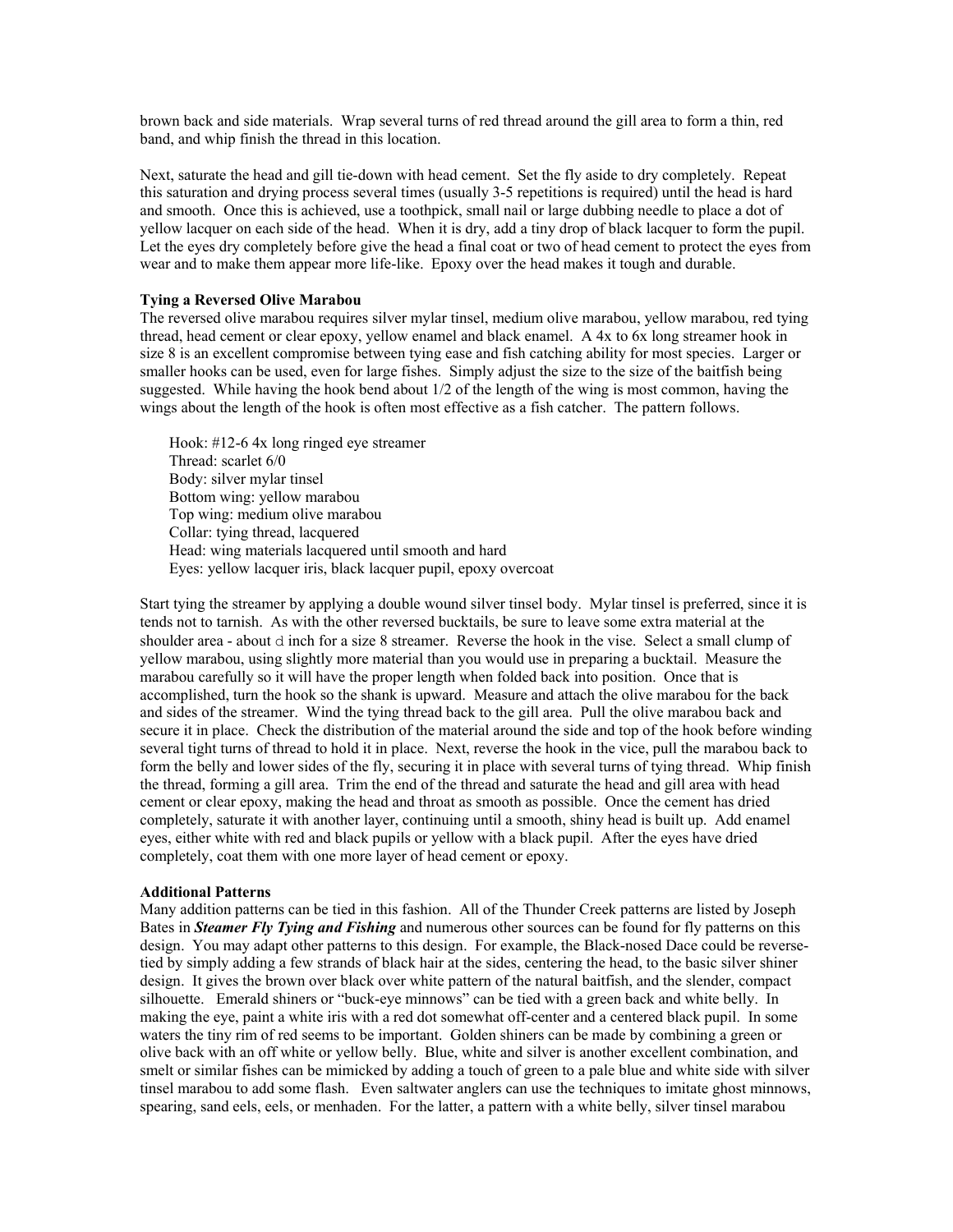flanks, yellow upper flanks and a pale blue back with a large prismatic eye can be very productive if tied in an appropriate size for the forage being taken.

Use your powers of observation and your experience as an angler to determine local baitfish species that could be simulated with patterns of this type or combinations of colors that might work well on the fish. Very few fishes are orange on the belly and bright red on the back, but many fish are caught on that combination every year. Perhaps a slim, reverse-tied bucktail in those colors would be productive for you. Experiment to see what works on your waters and on the fish close to home. The reverse olive marabou came about in that fashion. It was designed for the Atlantic salmon in New York's Finger Lakes Region, but it has proven effective for many species all over the country.

### **Exhibit or Sharing Suggestions**

1. Prepare a poster, models or photographs to show the steps in tying reversed bucktails or streamers.

- 2. Study fly-fishing books or magazines to see what other types of reversed bucktail patterns you might try to tie to catch fish in your area. Share the results of your studies with your group or other interested persons.
- 3. Prepare a method demonstration on tying a reversed bucktail or streamer and present that demonstration in an appropriate setting.
- 4. Prepare a photographic story of tying a reversed bucktail of your choice from the beginning of the tying process to using the pattern in fishing.
- 5. Record your experiences with tying and using flies in a tying and fishing journal. Share that journal with others in an appropriate setting.
- 6. Make a series of flies and fly pattern cards that can be exhibited at a fair or similar gathering.
- 7. Try variations of reversed bucktails patterned after baitfishes in your area. Test your pattern to see if it is effective in taking the target species of fish. Record your experiments and experimental patterns in a journal and share your findings with others in your group.

#### **Community Service and "Giving Back" Activities**

- 1. Consider ways of helping other young people learn how to tie flies, setting up tying clinics or instructional programs for interested people.
- 2. Tie a set of flies that can be used as auction items or door prizes in community events or fund raisers.
- 3. Donate flies to a local fishing program.
- 4. Participate in a National Hunting and Fishing Day celebration, demonstrating and teaching fly tying to interested persons. Consider giving away flies to young people who show an interest (protect the hooks), and invite them to participate with your club.

#### **Extensions or Ways of Learning More**

- 1. Observe fish and the forage fishes they eat in your local waters. Using what you know about tying flies, try to develop a pattern that imitates or suggests those forage fishes. Research existing bucktail or streamer patterns to see if someone has developed a fly that does what you want. Modify existing patterns or create your own pattern in an attempt to catch the fish you are seeking.
- 2. Collect forage fish from the stomachs of fish you keep for the table. Observe which species and what sizes are taken at various times of the year. Consider what the variations in species and size might mean to the angler or fly tier.